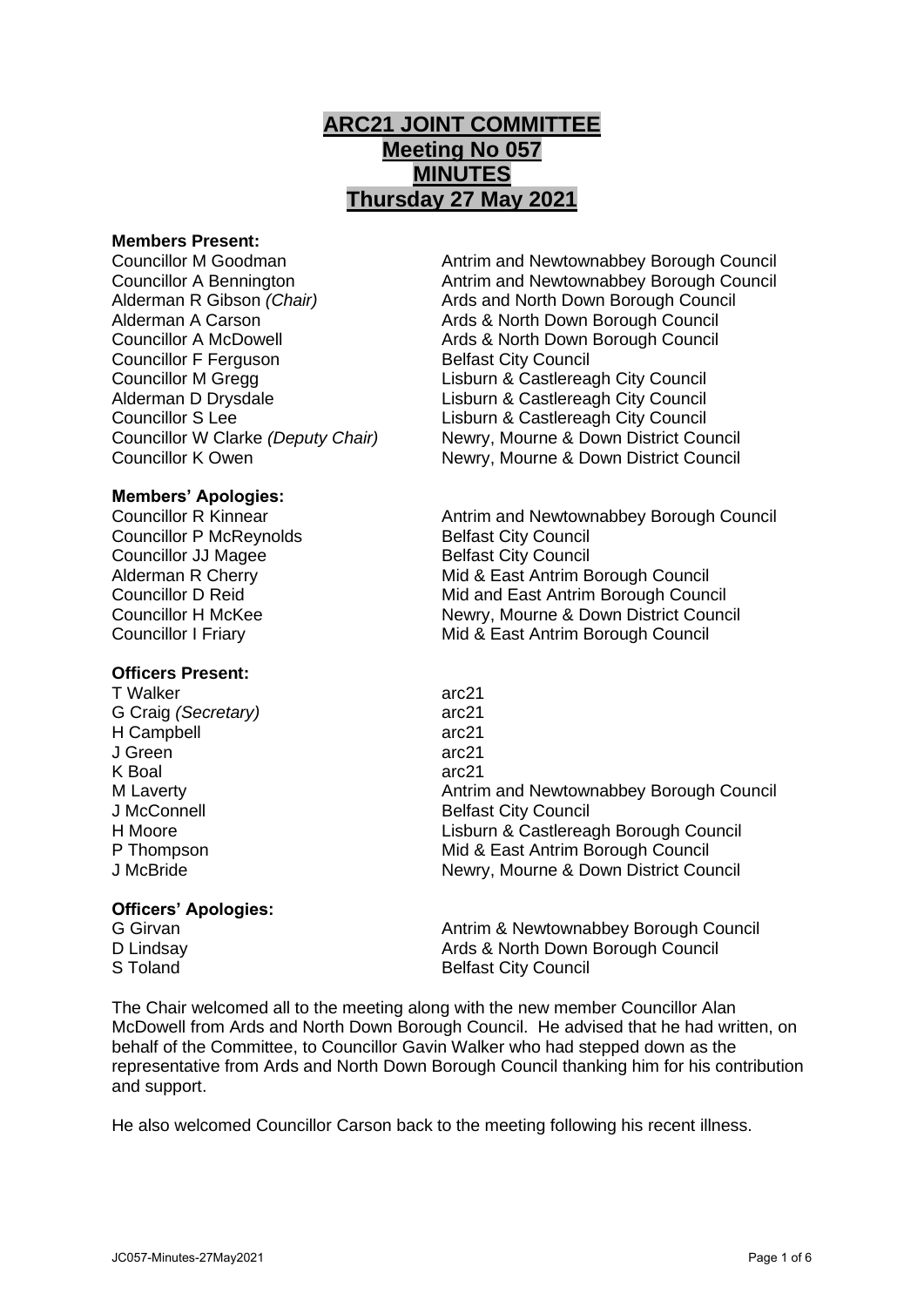He advised that he would be leaving the meeting at 11.30am and the Deputy Chair, Councillor Willie Clarke, would be taking the Chair for the rest of the meeting.

## **Item 12 - Remote Meetings**

Mr Craig presented a report to propose arrangements for holding both Joint Committee and Audit Committee meetings remotely following the expiry of the legislation permitting the hosting of remote meetings, for approval by Members.

He reported that due to the Covid-19 pandemic, the Joint Committee and Audit Committee have had to meet remotely to ensure that Public Health Agency guidance was followed. The authority to meet remotely is governed by S78 of the Coronavirus Act 2020 and this act became effective on 1 May 2020.

However, the legislation expired on 6 May 2021 and there had been no provision made to extend the regulations resulting in the Joint Committee and Audit Committee being required to be "*physically*" present to make decisions.

He reported that the Department was working on the introduction of legislative changes to extend powers to operate remotely but, in the meantime, arrangements needed to be put in place to enable decisions to be made when meetings are held remotely.

Following legal advice, it was proposed to amend the Standing Orders to permit the hosting of remote meetings of both the Joint Committee and the Audit Committee to continue. Mr Craig explained the proposed process for decision-making which would in effect mean that Members would make recommendations to the Acting Chief Executive who would have delegated authority to make the decisions, taking into account the views of the Members of the Joint Committee or Audit Committee present whilst remote meetings were taking place

Discussion ensued around the potential for holding physical or hybrid meetings should this situation persist, along with the potential for video conferencing facilities, and Mr Craig advised that the flexibility for this would be considered going forward, health and safety permitting.

Following discussion, the Joint Committee recommended the changes to the Standing Orders and Mr Walker approved the recommendation. Mr Walker advised that if he had a conflict of interest he would advise the Committee accordingly.

#### **Action: Agreed**

#### **Item 1 - Conflicts of Interest Statement**

The Chair read out the Conflicts of Interest Statement. There were no conflicts noted. **Action: Noted**

#### **Item 2 - Apologies**

Apologies were noted. **Action: Noted**

#### **Item 3 - Minutes of Joint Committee Meeting 056 held on 29 April 2021**

Following discussion, the Joint Committee recommended the approval of the minutes of Joint Committee meeting 056 held on 29 April 2021 and Mr Walker approved the recommendation.

**Action: Agreed**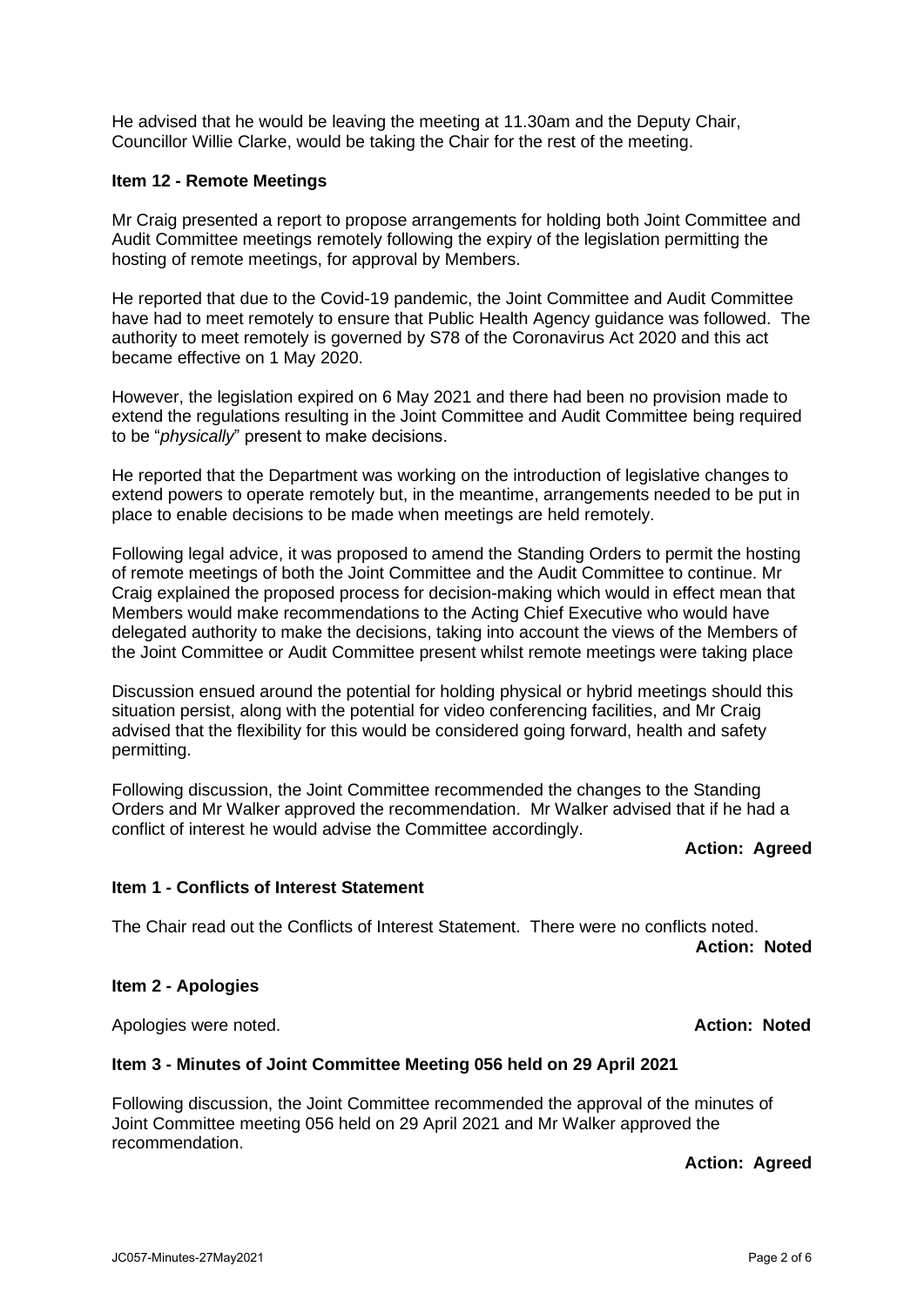#### **Item 4 - Matters Arising**

*Letter to Chief Executives -* Mr Walker advised that a letter had been issued to the Chief Executives outlining some of the issues raised at the last meeting on the state of the NI waste management landscape etc.

*Investment Strategy Northern Ireland (ISNI) 2021-2031 - Call for Evidence* **-** Mr Walker confirmed that a response had been submitted by the deadline taking into consideration the concerns raised by Members.

*CIWM and IEMA webinars -* Mr Walker advised that he had circulated details to Members accordingly.

**Site Visits -** Mr Green advised that, following discussion at the last meeting regarding the potential for site visits he was, given the current constraints, investigating the possibility of being able to undertake some relevant facilities including the potential for virtual tours.

Following discussion, the Joint Committee recommended that the matters arising from the last meeting be noted and Mr Walker approved this recommendation.

**Action: Noted**

### **Item 5 - Contracts & Operations Briefing Report**

Ms Boal provided an overview of issues pertaining to contracts and operations.

She reported that services were running well with COVID-19 measures still in place at the various sites. There were a number of rejected loads, three loads to organics facilities and one to a MRF facility, during the month.

A review of contract tonnages was provided for information and an indicative calculation on NILAS.

Some information was presented regarding the use of the NWP compost across the arc21 area and local community projects. She suggested that if councils had ideas for local projects or indeed collective projects, these should be put forward for consideration.

An overview of supplies orders and deliveries was also supplied for information.

Following discussion, the Joint Committee recommended that the report be noted and Mr Walker approved this recommendation.

## **Action: Noted**

#### **Item 6 - Waste Tonnage Trends**

Ms Boal provided a report showing the tonnage comparisons for material processed through arc21 contracts over the last four years.

The graphs showed the waste trends for each of the arc21 contracts and the trends in terms of tonnage delivered and the impact of COVID-19. Overall, the tonnages handled by the arc21 contracts rose by 6% rising to 366,415 tonnes.

Following discussion, the Joint Committee recommended that the report be noted and Mr Walker approved this recommendation.

**Action: Noted**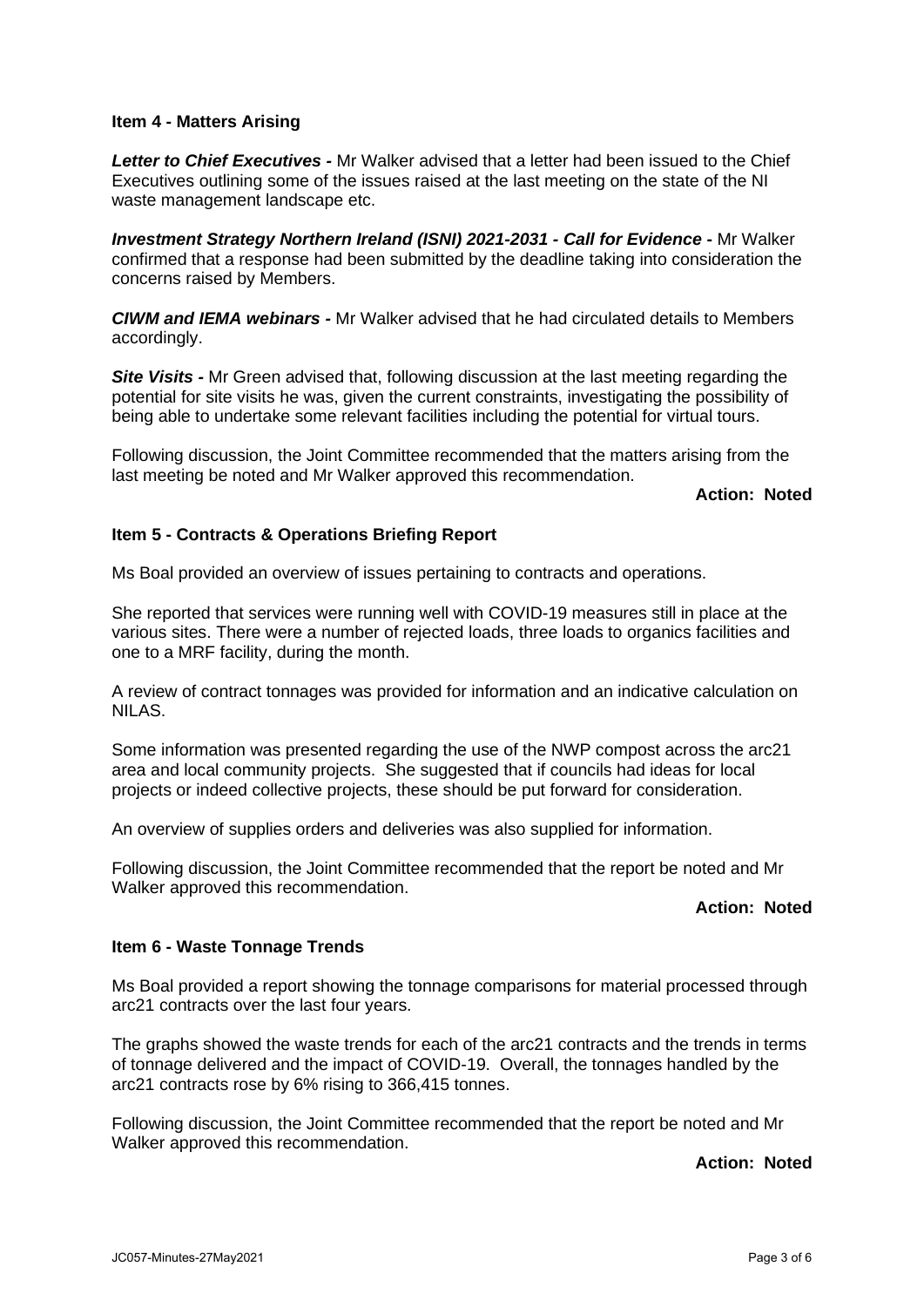## **IN COMMITTEE**

The Chair recommended that the meeting would be held "in committee" for items 7 to 11 of the Agenda and Mr Walker approved this recommendation.

Matters of a confidential and commercially sensitive nature were discussed under these agenda items.

Following discussion on the commercially sensitive matters, the Chair recommended that the meeting would now return to the main agenda, which Mr Walker approved, but whilst "*in committee*" there were five matters discussed as follows:

| Item 7 - Minutes of Joint Committee Meeting 056 held on 29 April 2021 'in committee' | <b>Action: Agreed</b> |
|--------------------------------------------------------------------------------------|-----------------------|
| <b>Item 8 - Matters Arising</b>                                                      | <b>Action: Noted</b>  |
| Item 9 - Landfill Tax Scheme Update                                                  | <b>Action: Noted</b>  |
| Item 10 - Commerciality Sensitive Contact & Procurement Issues                       | <b>Action: Noted</b>  |
| Item 11 - Residual Waste Treatment Project                                           | <b>Action: Agreed</b> |

## **OUT OF COMMITTEE**

### **Item 13 - Consultation on Extended Producer Responsibility for Packaging**

Mr Walker presented a first draft of the proposed arc21 response to Defra's consultation on Extended Producer Responsibility for Packaging launched on 24 March and closing on 4 June 2021.

He reported that the "*Extended Producer Responsibility for Packaging*" consultation is a nationwide exercise and one of three currently underway. This is a second-round consultation document which, when combined with the Environment Bill due for final consideration by Parliament in the autumn, and the other consultation(s) is likely to radically change the operation of the UK market for secondary materials/recyclate.

The other consultation is the "*Introduction of a Deposit Return Scheme in England, Wales & Northern Ireland*" which is addressing specifically all types of drinks containers and the reduction of litter.

The "*Consistency in Household & Business Recycling in England*" consultation is not relevant to Northern Ireland.

Following discussion, the Joint Committee recommended that the arc21 response to the consultation be submitted by the deadline subject to any final comments so that they can be taken into account in the final response. Mr Walker approved the recommendation.

**Action: Mr Walker**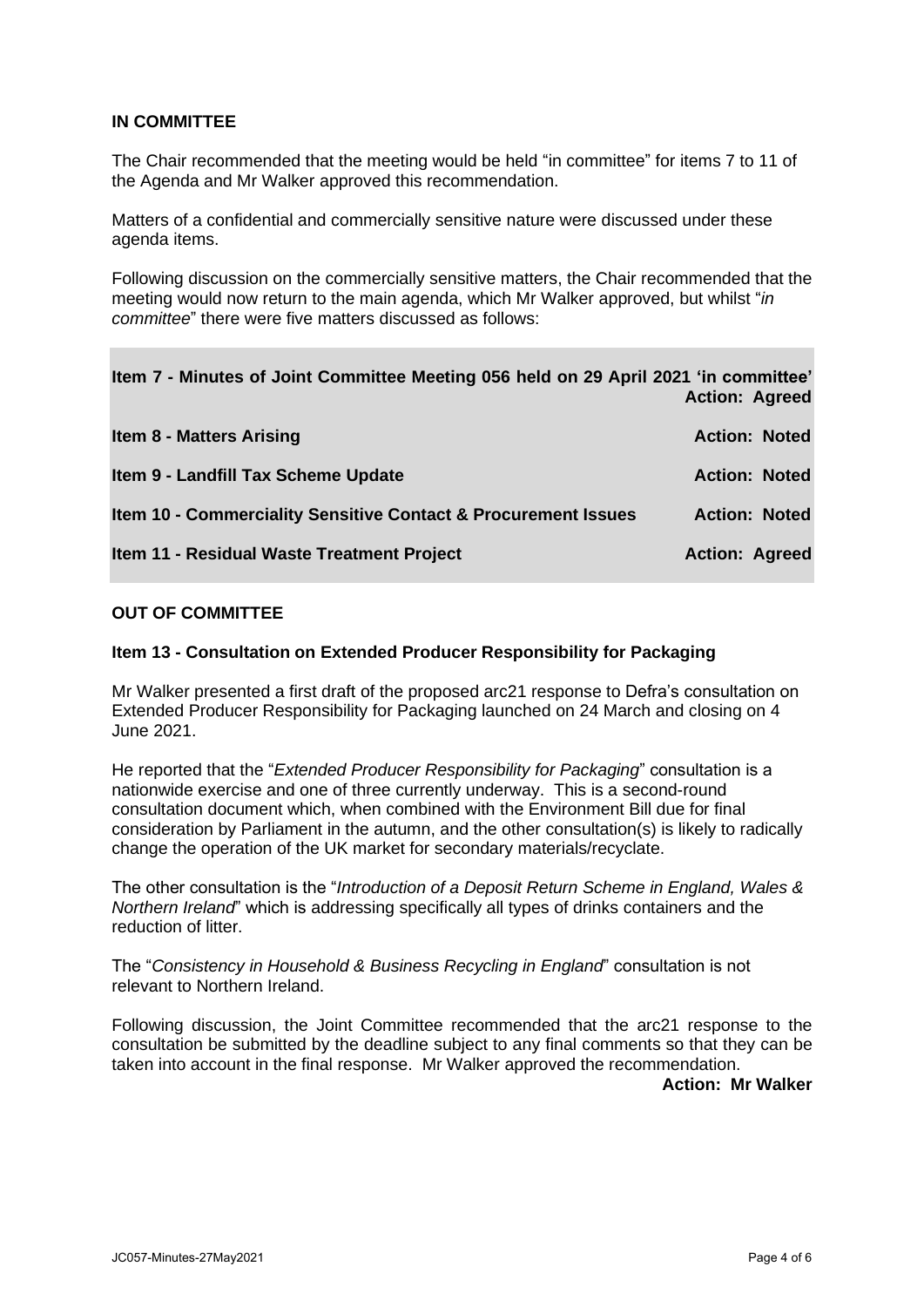#### **Item 14 - DEFRA Consultation on the Draft Policy Statement on Environmental Principles**

Mr Walker presented a proposed arc21 response to Defra's consultation on the Draft Policy Statement on Environmental Principles launched on 10 March and closing on 2 June 2021.

He reported that Government has committed itself to be the first generation to leave the environment in a better state that when they took office. Government has stated that environmental protection must be factored into policy across all Departments through consideration of environmental principles.

Following Brexit, Government has now proposed a raft of legislation within the Environment Bill which is currently proceeding through the Parliamentary process. Government proposes that this Bill will be underpinned by a number of environmental principles and has identified the mechanism by which their application will be assessed. This consultation paper identifies these principles and reservations about their application and Members were requested to provide any feedback.

Following discussion, the Joint Committee recommended that the proposed arc21 draft response be submitted by the deadline of 2 June taking into account any further comments in the final response. Mr Walker approved the recommendation.

**Action: Mr Walker**

### **Item 15 - Consultation on Introducing a Deposit Return Scheme in England, Wales and Northern Ireland**

Mr Walker presented the Joint Committee with a first draft of the proposed arc21 response to Defra's consultation on Introducing a Deposit Return Scheme in England, Wales and Northern Ireland launched on 10 March and closing on 4 June 2021.

He reported that in response to the 2019 consultation, noting the high level of public and stakeholder interest in introducing a deposit return scheme for drinks containers, Government committed to continuing to develop proposals and stated that it was minded to implement a scheme from 2023, subject to further evidence and analysis on the costs and benefits of such a scheme.

This second consultation builds on the first, offering a chance to explore further what the continued appetite is for a deposit return scheme in a 'post-Covid' context. The second consultation will also inform how a future scheme can be designed in the best and most coherent way possible to deliver on the objectives set out for introducing such a policy.

It is anticipated that the introduction of a deposit return scheme in England, Wales and Northern Ireland would be in late 2024 at the earliest.

The Joint Committee was presented with a draft response to the consultation as far as Q53. Mr Walker advised that he was still to complete the response and hoped to finalise in due course and circulate to Members accordingly.

Following discussion, the Joint Committee recommended that, subject to the complete response being circulated in advance of the deadline to allow time for Members to review and comment, that the response be submitted by the deadline. Mr Walker approved this recommendation.

**Action: Mr Walker**